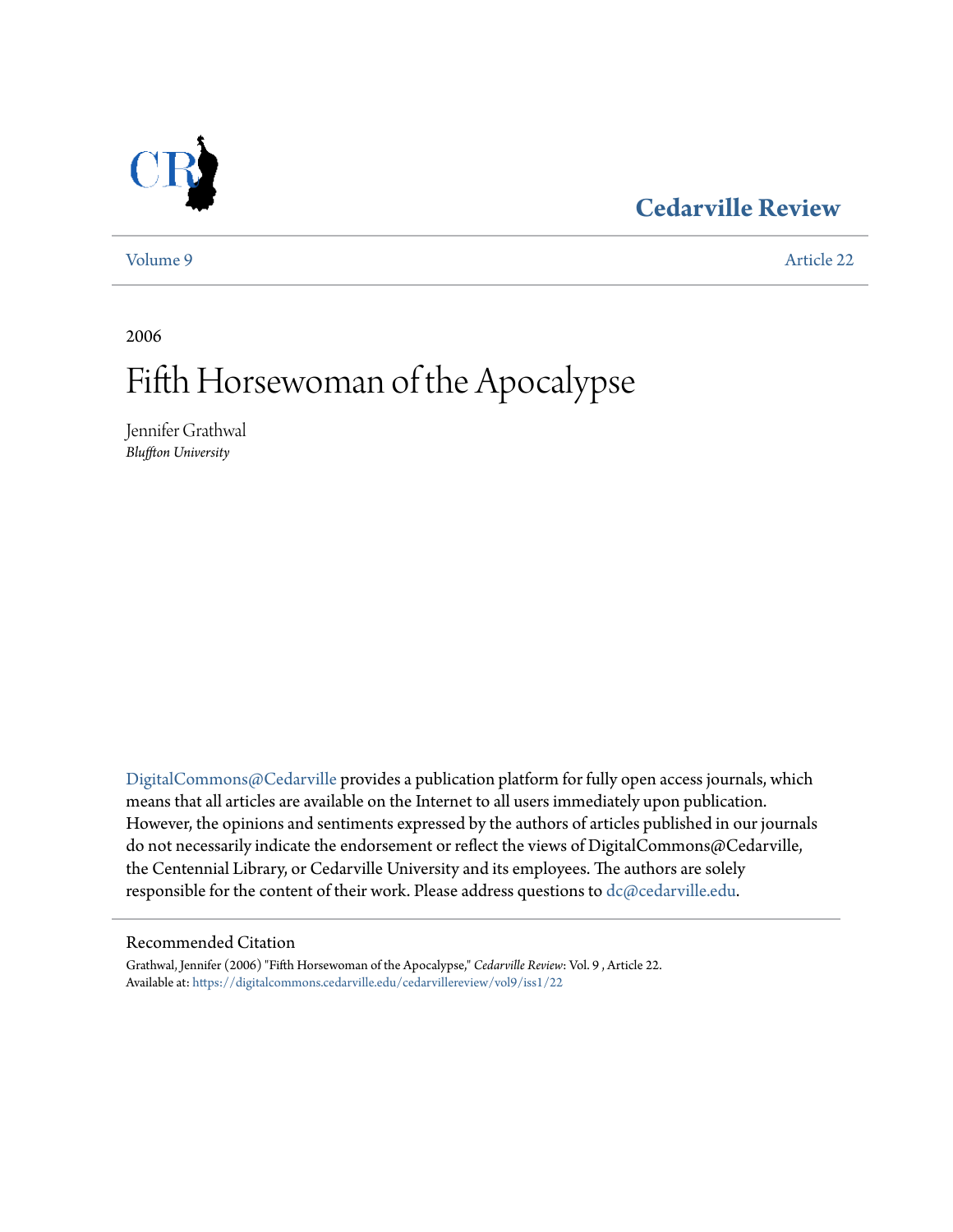## Fifth Horsewoman of the Apocalypse

Browse the contents of [this issue](https://digitalcommons.cedarville.edu/cedarvillereview/vol9/iss1) of *Cedarville Review*.

**Creative Commons License**  $\bigcirc$  000

This work is licensed under a [Creative Commons Attribution-Noncommercial-No Derivative Works 4.0](http://creativecommons.org/licenses/by-nc-nd/4.0/) [License.](http://creativecommons.org/licenses/by-nc-nd/4.0/)

Follow this and additional works at: [https://digitalcommons.cedarville.edu/cedarvillereview](https://digitalcommons.cedarville.edu/cedarvillereview?utm_source=digitalcommons.cedarville.edu%2Fcedarvillereview%2Fvol9%2Fiss1%2F22&utm_medium=PDF&utm_campaign=PDFCoverPages)



This poetry is available in Cedarville Review: [https://digitalcommons.cedarville.edu/cedarvillereview/vol9/iss1/22](https://digitalcommons.cedarville.edu/cedarvillereview/vol9/iss1/22?utm_source=digitalcommons.cedarville.edu%2Fcedarvillereview%2Fvol9%2Fiss1%2F22&utm_medium=PDF&utm_campaign=PDFCoverPages)